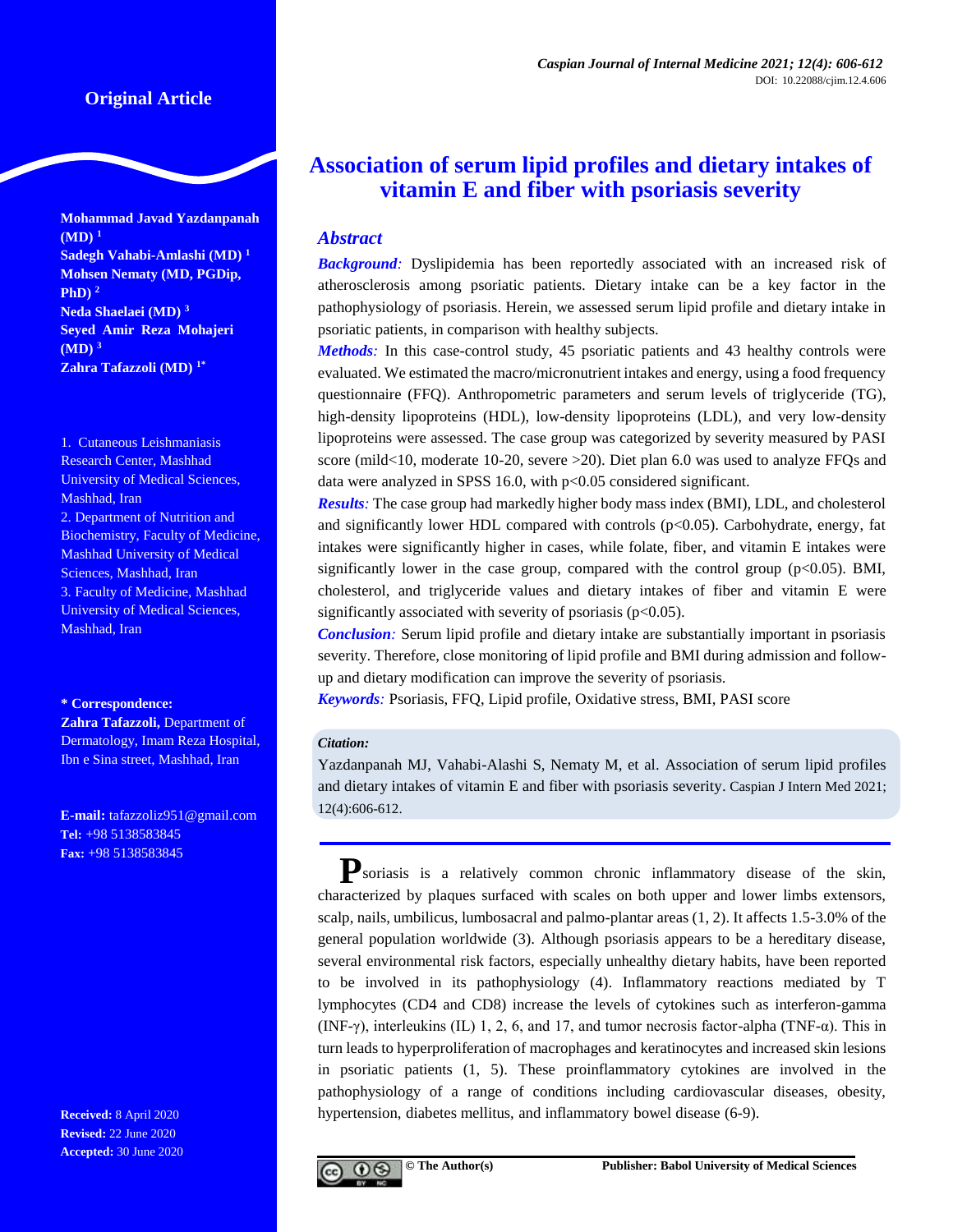The inflammatory responses that underlie atherosclerotic lesions and psoriasis seem to have a substantial overlap. It has been proposed that the increased atherosclerosis risk among psoriatic patients may be due to abnormal lipid metabolism [\(10\)](#page-5-6). However, it remains controversial whether abnormal lipid metabolism or psoriasis leads to this inflammatory state [\(11,](#page-5-7) [12\)](#page-5-8). A large body of evidence reports the crucial role of unhealthy dietary patterns in the pro-inflammatory state [\(13\)](#page-5-9). However, there is a paucity of evidence regarding the interrelationship of nutritional status, abnormal lipid metabolism and psoriasis [\(14\)](#page-5-10).

Herein, we aimed to investigate the serum lipid profile and micro/macronutrient dietary intakes in patients with psoriasis who had not received any medications that could alter serum lipids, in comparison with healthy individuals. We hypothesized that abnormal serum lipid profile and dietary intakes of some micro/macronutrient may make a major contribution to the severity of psoriasis.

### **Methods**

**Study Settings and Population:** This case-control study was conducted among 45 patients with psoriasis (case group) and 45 sex- and age-matched individuals that were otherwise healthy (control group) who referred to the outpatient dermatology clinics of Qaem and Imam Reza Hospitals, Mashhad, Iran, between June 2015 and December 2017.

Keeping an alpha=0.05 and a beta=0.2 with a study power of 80%, the sample size was calculated to be 84 subjects (42 in each group), with respect to the mean LDL levels reported in a previous study [\(15\)](#page-5-11). However, we extended the sample size to 45 subjects in each group, considering a few cases might be lost to follow.

The diagnosis of psoriasis was made clinically and suspicious cases were histologically confirmed. Subjects who received any treatments that could alter serum lipid profile such as anti-lipids, systemic corticosteroids, cyclosporine and, beta-blockers were excluded from the study. Patients with other skin disorders, malignancy, systemic or cardiovascular diseases such as familial hyperlipidemia, hypothyroidism, chronic kidney disease, hypertension, diabetes mellitus, and hyperlipidemia were excluded from the study. The pregnant or breastfeeding women were also excluded.

This study was approved by the ethics committee at the university and was done according to the codes of ethical conduct expressed in the Declaration of Helsinki. All

participants signed informed written consent prior to their enrollment.

**Clinical and Laboratory Assessments:** All eligible individuals were assessed through complete medical history and thorough physical examination by a single dermatologist. Demographic, anthropometric, and clinical data were measured in standard settings and recorded in checklists for all subjects. Body mass index (BMI) was calculated using the measured values of weight and height.

We measured the clinical severity of psoriasis based on psoriasis area and severity index (PASI). To investigate the possible associations between serum lipids, nutritional intake, and psoriasis severity, we categorized patients based on their disease severity into three subgroups including mild (PASI<10), moderate (PASI of 10-20), and severe (PASI>20).

After 12 hours of fasting, we gathered blood samples in Vacutainer® tubes and centrifuged them at 5,000 g for 15 m at 4° Celsius. For further analysis, we froze the aliquots of serum at  $\Box 80^\circ$  Celsius after separating for further analysis. A full fasted profile of serum lipids including total cholesterol, triglycerides, low-density lipoprotein cholesterol (LDL-C), very low-density lipoprotein (VLDL), and high-density lipoprotein cholesterol (HDL-C), as well as fasting plasma glucose (FPG) were measured in all subjects. Serum lipids and FPG titers were enzymatically assessed with commercial kits by BT-3000 auto-analyzer (Biotechnica, Rome, Italy).

**Dietary Assessment:** Dietary assessment was performed by a certified dietitian through face-to-face interviews by the validated Persian version of semi-quantitative 160-item food frequency questionnaire (FFQ) that has been modified according to Iranian food items [\(16\)](#page-5-12). A single dietitian asked all subjects to report each food and drink items with a portion size consumed during the past year per day, per week or per month. Then, portion sizes were converted to SI units. Nutrient compositions of the consumed foods were analyzed using Diet Plan 6.0 software (Forest field software Ltd, Horsham, UK).

**Statistical Analysis:** Data were analyzed in SPSS (Version 16 for Windows, IBM Statistics, Chicago, IL). Quantitative parameters were presented as means  $\pm$  standard deviation (SD). Group comparisons were carried out by independent samples t-test or one-way ANOVA for normally distributed data. For comparison of non-normally distributed data, Mann-Whitney and Kruskal-Wallis tests were used. Chi-square test was used for categorical parameters. A  $p<0.05$  was considered significant.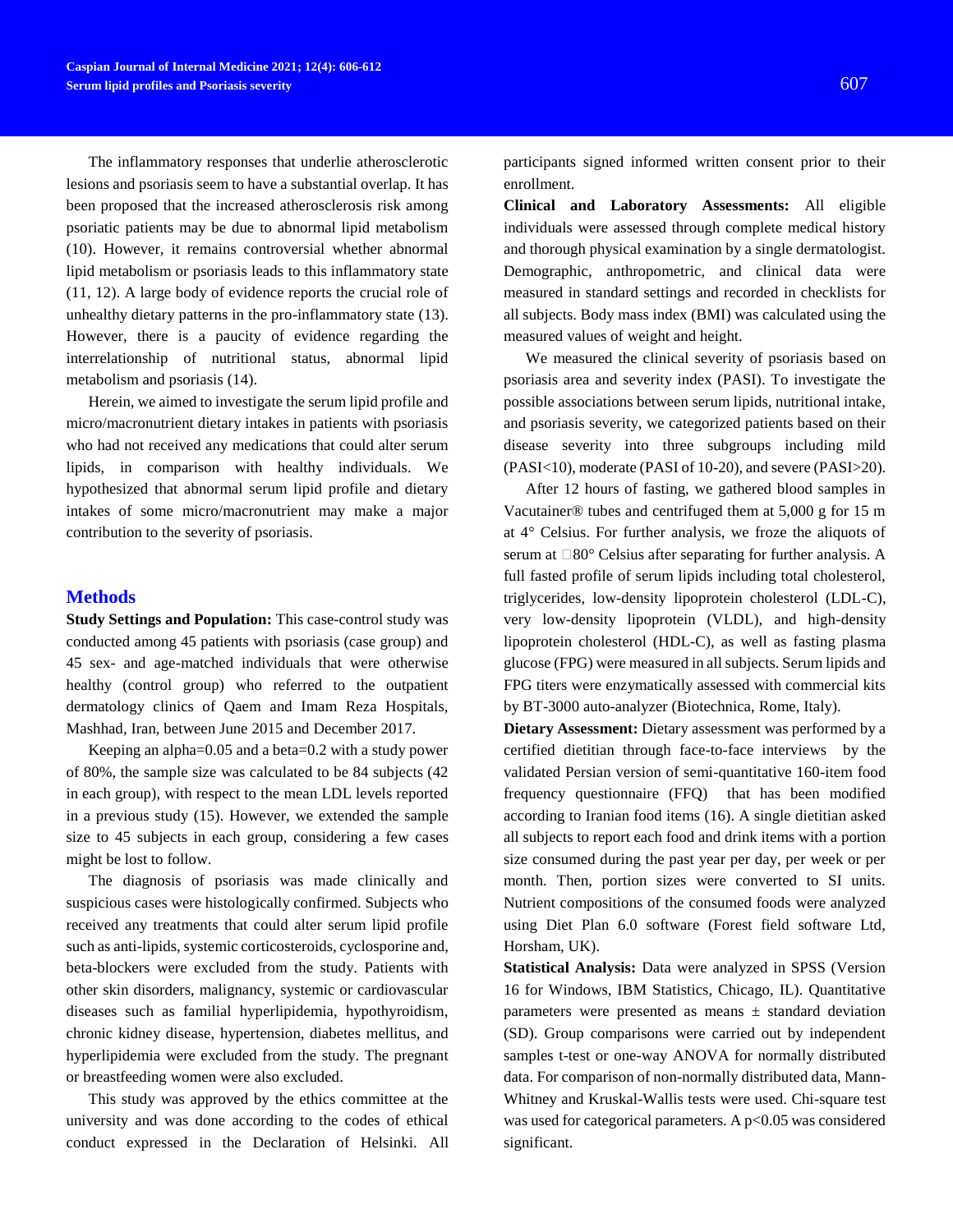#### **Results**

**Demographic and Biochemical Characteristics:** Overall, 45 patients in the case group and 43 control subjects completed the study and two control subjects were excluded due to missing data. The case group had an average age of  $40.4\pm9.2$  years, while the average age in the control group was  $38.7\pm9.9$  years (P=0.41). Sixteen (35.6%) subjects in the case group and  $21(48.8\%)$  in the controls were males (P=0.21). Table-1 compares the demographic characteristics and biochemical factors between cases and controls. Serum cholesterol and LDL levels were significantly higher among the case group, in comparison with the control group  $(P<0.05)$ .

Serum HDL was significantly lower in the case group compared with the control group  $(41.8\pm8.8 \text{ vs. } 47.3\pm12.2$ mg/dl, P=0.02). In addition, patients with psoriasis showed higher BMI values compared with the control group (26.9 $\pm$ 2.7 versus  $24.4 \pm 4.8$  kg/m<sup>2</sup>, P=0.01).

**Dietary Intake:** As table-2 shows, patients with psoriasis showed higher intakes of carbohydrates, fats, fiber, energy, vitamin E and folate compared with controls  $(p<0.05)$ . The dietary intakes of protein, vitamin A, and potassium had no significant difference between two study groups.

**Severity of Psoriasis:** Comparison of anthropometric, biochemical and dietary intake parameters between patients with different severity of psoriasis is detailed in table-3. As the table implies, there were significant associations between the severity of psoriasis and BMI, cholesterol, and triglyceride (p<0.05), indicating an increase in these parameters with the increase in severity of psoriasis. Increased dietary intake of fiber and vitamin E was also significantly associated with lower disease severity (p<0.05).

There was a gradual decline in dietary fiber intake with the increase in severity of psoriasis  $(P=0.44)$ . When comparing the patients with severe psoriasis to those with mild psoriasis, we observed a significant difference in BMI, cholesterol, and triglycerides values (p<0.05).

Besides, in patients with mild psoriasis, the dietary intake of fiber and vitamin E was significantly lower compared to those with severe psoriasis  $(P<0.05)$ .

| <b>Variable</b>      | <b>Case</b><br>$(n=45)$ | <b>Control</b><br>$(n=43)$ | $P-$<br><b>value</b> |  |
|----------------------|-------------------------|----------------------------|----------------------|--|
| Age(y)               | $40.4 + 9.2$            | $38.7 \pm 9.9$             | 0.41                 |  |
| Gender (male)        | 16 (35.6%)              | 21 (48.8%)                 | $0.21*$              |  |
| BMI $(kg/m2)$        | $26.9 \pm 2.7$          | $24.4 + 4.8$               | 0.01                 |  |
| cholesterol<br>Total | $193.2 \pm 30.1$        | $175.9 \pm 40.2$           | 0.03                 |  |
| (mg/dl)              |                         |                            |                      |  |
| Serum triglycerides  | $117.3 + 49.5$          | $104.5 + 50.2$             | 0.24                 |  |
| (mg/dl)              |                         |                            |                      |  |
| $LDL-C$ (mg/dl)      | $129.2 \pm 27.0$        | $112.2 + 28.7$             | 0.006                |  |
| $HDL-C$ (mg/dl)      | $41.8 \pm 8.8$          | $47.3 \pm 12.2$            | 0.02                 |  |
| $VLDL$ (mg/dl)       | $22.3 \pm 20.3$         | $16.5 + 17.2$              | 0.24                 |  |
| $FPG$ (mg/dl)        | $86.6 + 10.5$           | $83.8 + 7.9$               | 0.02                 |  |

LDL-c: Low-density lipoprotein cholesterol, HDL-C: High-density lipoprotein cholesterol, VLDL: Very low-density lipoprotein cholesterol, FPG: Fasting plasma glucose; \*Chi-square test was used to compare the gender distribution between case and control groups, student sample t-test and Mann-Whitney tests were used to compare qualitative and quantitative (normal and non-normal) variables, respectively.

## **Table 2. Comparison of dietary intakes between the case and the control groups**

| <b>Variable</b>        | Case $(n=45)$     | <b>Control</b><br>$(n=43)$ | $P-$<br>value |
|------------------------|-------------------|----------------------------|---------------|
| Protein $(g)$          | $79.1 \pm 20.4$   | $73.5 + 23.8$              | 0.30          |
| $Carbo$ hydrates $(g)$ | $289.8 + 94.4$    | $245.1 + 72.4$             | $0.04*$       |
| Fats $(g)$             | $105.4 + 26.1$    | $82.6 + 25.7$              | $< 0.001*$    |
| Fiber $(g)$            | $11.6 + 7.9$      | $14.7 + 7.2$               | $0.03*$       |
| Energy (Kcal)          | $2424.7 + 654.6$  | $2017.9 \pm 575.2$         | $0.01*$       |
| Vitamin $A(\mu g)$     | $1038.5 + 626.8$  | $724.2 + 353.2$            | 0.11          |
| Vitamin E (mg)         | $5.9 + 3.8$       | $10.3 \pm 9.1$             | $0.049*$      |
| Folate $(\mu g)$       | $254.5 \pm 160.1$ | $350.3 + 178.0$            | $0.01*$       |
| Potassium (mg)         | $3239.6 + 1587.3$ | $2676.8+1012.2$            | 0.07          |

\* Mann-Whitney tests were used to compare variables between case and control groups.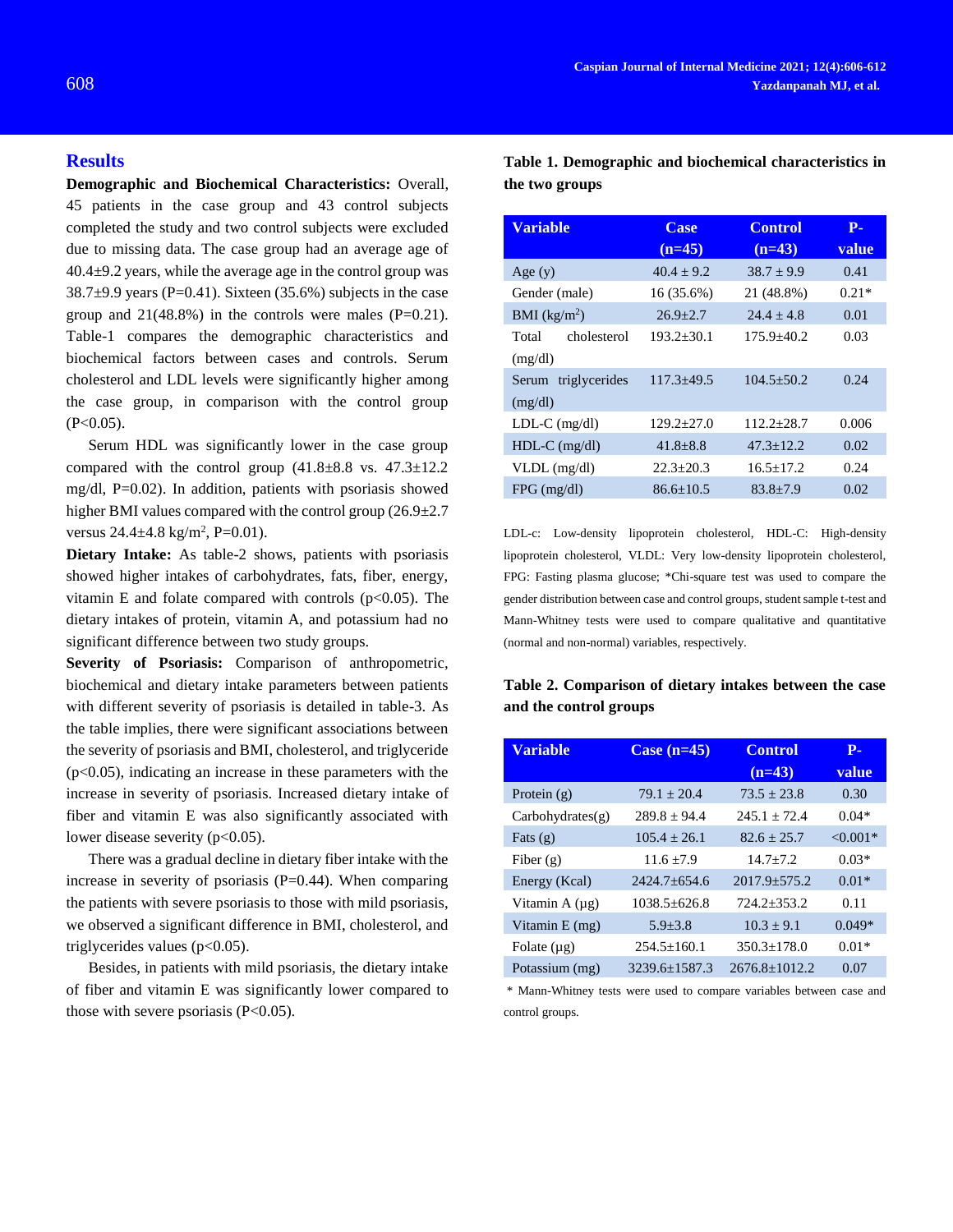| <b>Parameter</b>    | Mild (PASI<10)      | <b>Moderate (PASI:10-20)</b> | <b>Severe (PASI&gt;20)</b> | $P^*$             | $P**$   |
|---------------------|---------------------|------------------------------|----------------------------|-------------------|---------|
|                     | $(n=27)$            | $(n=8)$                      | $(n=10)$                   |                   |         |
| Age $(y)$           | $39.4 \pm 11.2$     | $39.9 \pm 10.2$              | $43.9 \pm 6.4$             | 0.60              |         |
| Male sex            | $7(25.9\%)$         | 3(37.5%)                     | $6(60.0\%)$                | 0.16 <sup>§</sup> |         |
| BMI $(kg/m2)$       | $26.2 \pm 3.0$      | $26.9 \pm 2.0$               | $28.7 \pm 1.2$             | 0.04              | 0.02    |
| $TC$ (mg/dl)        | $184.4 \pm 34.8$    | $205.5 \pm 9.4$              | $207.4 \pm 16.7$           | 0.049             | 0.01    |
| TG (mg/dl)          | $96.0 \pm 39.4$     | $122.0 \pm 43.0$             | $170.9 \pm 38.5$           | < 0.001           | < 0.001 |
| $LDL-C$ (mg/dl)     | $122.6 \pm 28.5$    | $146.5 \pm 25.6$             | $133.0 \pm 17.3$           | 0.08              | 0.29    |
| $HDL-C$ (mg/dl)     | $42.0 \pm 10.6$     | $44.6 \pm 4.7$               | $39.0 \pm 4.7$             | 0.41              | 0.40    |
| $VLDL$ (mg/dl)      | $19.8 \pm 11.5$     | $14.4 \pm 24.0$              | $35.4 \pm 30.5$            | 0.05              | 0.14    |
| $FPG$ (mg/dl)       | $88.7 \pm 11.1$     | $83.4 \pm 11.5$              | $83.7 \pm 7.1$             | 0.28              | 0.12    |
| <b>Nutrients</b>    |                     |                              |                            |                   |         |
| Protein $(g)$       | $78.1 \pm 24.5$     | $81.3 \pm 17.4$              | $80.1 \pm 7.0$             | 0.92              | 0.81    |
| Carbohydroates(g)   | $287.3 \pm 100.6$   | $273.6 \pm 99.9$             | $309.7 \pm 76.8$           | 0.71              | 0.53    |
| Fats $(g)$          | $103.5 \pm 30.8$    | $104.5 \pm 24.9$             | $111.4 \pm 8.2$            | 0.54              | 0.26    |
| Fiber $(g)$         | $13.9 \pm 9.3$      | $9.6 \pm 4.4$                | $7.0 \pm 1.1$              | 0.002             | 0.001   |
| Energy (Kcal)       | $2393.1 \pm 749.4$  | $2360.0 \pm 642.7$           | $2561.8 \pm 351.5$         | 0.76              | 0.50    |
| Vitamin A $(\mu g)$ | $1132.1 \pm 676.8$  | $827.4 \pm 460.9$            | $954.7 \pm 598.7$          | 0.58              | 0.91    |
| Vitamin $E$ (mg)    | $7.1 \pm 4.4$       | $4.9 \pm 1.0$                | $3.6 \pm 1.7$              | 0.04              | 0.02    |
| Folate $(\mu g)$    | $282.7 \pm 198.8$   | $227.5 \pm 62.0$             | $200.1 \pm 42.1$           | 0.44              | 0.22    |
| Potassium (mg)      | $3223.2 \pm 1827.8$ | $2739.0 \pm 1062.2$          | $3684.4 \pm 1160.3$        | 0.46              | 0.37    |

**Table 3. Comparison of anthropometric, biochemical, and nutritional data between patients with different severities of psoriasis**

\* Comparison among psoriasis patients with mild, moderate and severe based on the PASI score using one-way ANOVA

\*\* This p-value represents the comparison of demographic and biochemical parameters, as well as nutritional intake between the patients with mild and severe psoriasis

TC: Total cholesterol, TG: Triglycerides, LDL-C: Low-density lipoprotein cholesterol, HDL-C: High-density lipoprotein cholesterol, VLDL: Very low-density lipoprotein cholesterol, FPG: Fasting plasma glucose

§ Chi-square test was used to compare gender distribution between patients with mild and severe psoriasis.

#### **Discussion**

We seek to assess the relationship of dietary macro/micronutrient intake and lipid profile with psoriasis. In addition, we investigated the relationship of anthropometric data, lipid profile, and dietary intake between patients with different severities of psoriasis.

Our results indicated that BMI and serum levels of cholesterol, HDL and LDL significantly differed between the two groups. Moreover, the case group showed a higher intake of carbohydrates, fats, fiber, energy, vitamin E, and folate compared with those of the controls. We observed a significant and gradual growth with increase in disease severity in many factors such as BMI and serum cholesterol and triglyceride, while a significant negative growth with increase in disease severity was observed in dietary intake of vitamin E and fiber. This is in line with previous reports indicating the association between psoriasis and dietary intakes of vitamin E and fiber [\(17,](#page-5-13) [18\)](#page-5-14). Consistent with our findings, Barrea et al. [\(18\)](#page-5-14) observed that patients with psoriasis had higher serum LDL, triglyceride and liver enzymes compared with healthy individuals. In addition, they found a marked relation between serum triglycerides and psoriasis severity measured by PASI score. The possible link between psoriasis and liver disorders such as non-alcoholic fatty liver disease was argued in previous studies and it might be due to the hyperinflammatory state of both psoriasis and steatohepatitis [\(19\)](#page-5-15).

It is also suggested that macronutrients such as simple carbohydrates and saturated fats may play a role in proinflammatory states; whereas fiber and vitamin E are in relationship with decreased inflammation levels [\(13\)](#page-5-9). In the present study, the association between the severity of psoriasis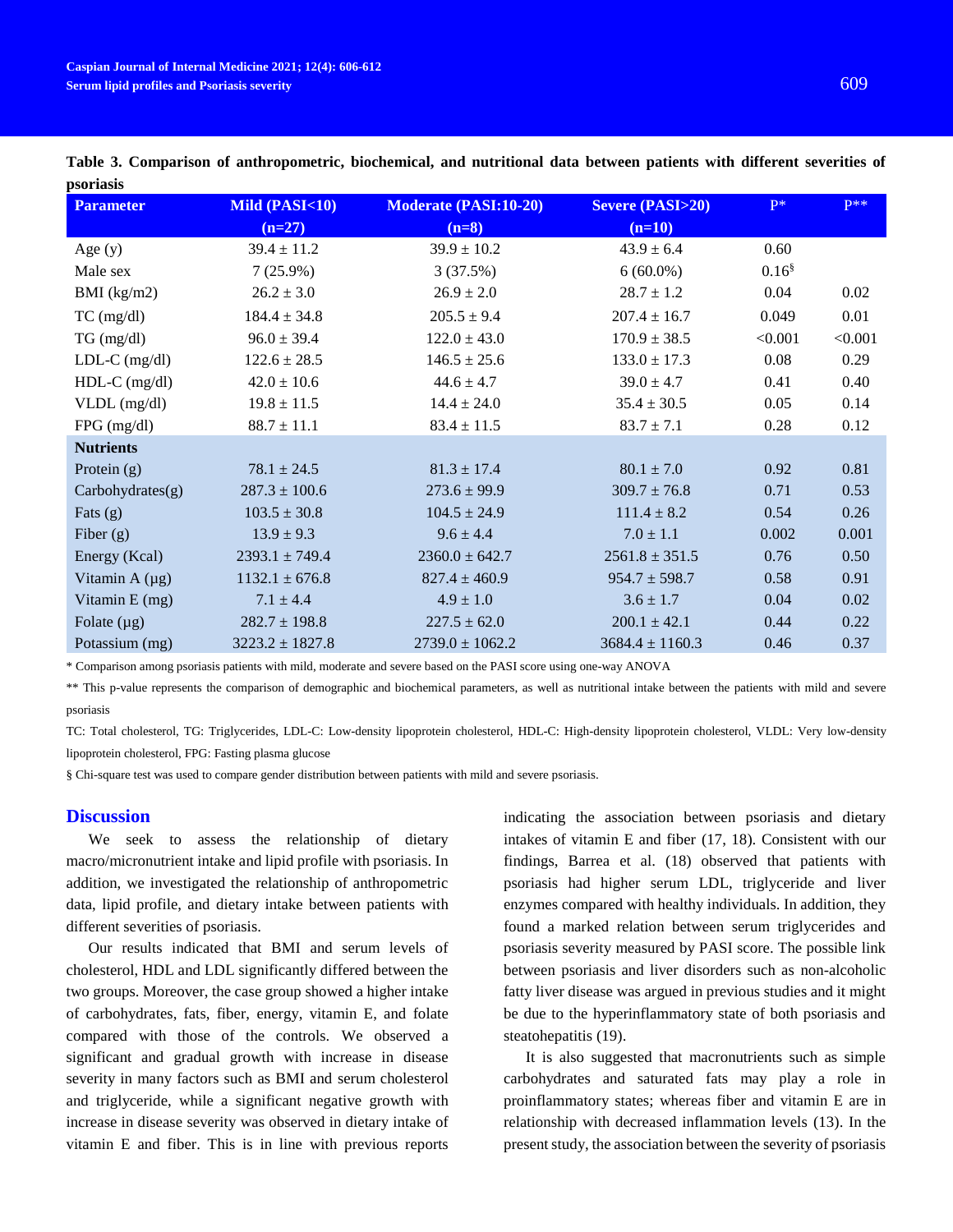measured by PASI score and dietary fiber and vitamin E intakes was mainly preserved. It is stated that both the general diet and single food components may make major contributions to the etiology and pathogenesis of psoriasis [\(20\)](#page-5-16). Most of the previous studies investigated the association of psoriasis and dietary patterns or dietary micronutrient intakes [\(21\)](#page-5-17). However, since some of the dietary patterns comprised similar and correlated nutrients, it is very challenging to point out a sole micronutrient or a dietary pattern as the responsible factor [\(22\)](#page-5-18). In addition, in some eastern countries like ours, it is believed that traditional herbs can improve psoriasis symptoms, and, in some instances, patients might not declare and report using these herbs, which can affect the study results.

In contrast to the study on dietary intake in patients with psoriasis using the 2003–2006 National Health and Nutrition Examination Survey (NHANES) data [\(21\)](#page-5-17), we observed that psoriatic patients consumed more carbohydrates than healthy individuals did. Higher intake of sugar may lead to an inflammatory state in psoriasis through elevated inflammatory cytokines and pro-inflammatory adipokine profile [\(23\)](#page-5-19). In addition, some reports have indicated a link between psoriasis, insulin resistance, and type 2 diabetes [\(24\)](#page-5-20). Sex, age, and education have been established to have crucial effects on food selection behaviors [\(25\)](#page-5-21). Dietary profiles of females showed high levels of carbohydrate intake, including vegetable and fruits [\(26\)](#page-5-22). Psoriasis has been reportedly associated with lower intake of simple carbohydrates according to 2003-2006 NHANES, which is in contrast to some previous studies [\(18\)](#page-5-14). Likewise, in our study, we observed that psoriatic patients consumed more carbohydrates than the controls. We also observed that psoriatic patients were more obese than healthy controls. Likewise, Yamashita et al. found that BMI was significantly different between 70 Japanese patients with psoriasis vulgaris and 70 control subjects [\(27\)](#page-6-0). In addition, it is worth noting that the levels of LDL were significantly higher among patients with psoriasis compared with the controls in our study, which is in line with the findings of Farshchian et al. [\(15\)](#page-5-11).

In this study, we observed a marked association between dietary intake and psoriasis. However, this association might be affected by several confounders including age, sex, cardiometabolic risk factors, the level of education, and physical activity status [\(27\)](#page-6-0).

This work had several limitations. For instance, our sample size could be regarded as a relatively small one;

conducting a study with a larger sample size seems feasible. Secondly, we used a validated 160-item semi-quantitative FFQ for recording the patient's dietary intake. Although this questionnaire is modified for Iranian foods and drinks, there are more accurate questionnaires to use for patients' dietary intakes [\(28\)](#page-6-1). Moreover, although the groups were matched for sex and age, we could not match them in terms of BMI and this could have affected the results. Finally, some of the patients might have clandestinely used herbal and palliative treatments, which could potentially reduce disease severity and might lead to concealment of the association between disease severity and dietary intake. However, we asked for any probable tradition or palliative treatments from the patients.

Our sample of Iranian psoriatic patients showed higher serum cholesterol and LDL levels and lower levels of HDL in comparison with healthy control subjects. Moreover, psoriatic patients had higher intakes of carbohydrates, fats, fiber, energy, vitamin E and folate compared with those of the controls. In the patients with psoriasis, higher BMI, cholesterol, and triglycerides were associated with higher clinical severity that might be due to abnormal lipid metabolism.

Low consumption of fiber and vitamin E can be stated as a major predictor of clinical severity in psoriatic subjects, through its role in inflammatory processes. Implications of these results in both the pathogenesis and treatment of psoriatic symptoms should be identified in future studies. Future multi-centered and large-scaled studies with dietary intervention studies are required to prove the role of macro/micronutrient intake in treatment/pathophysiology of psoriasis.

## **Acknowledgments**

We would like to thank Mrs. Akram Momenzadeh for her valuable assistance in data preparing. This project was supported by a grant from the Vice Chancellor for Research of the Mashhad University of Medical Sciences for thesis prepared by Neda Shalaei.

**Funding:** The authors appreciate the Vice Chancellery for Research for their support of this project. This research project was part thesis of Neda Shalaei and was supported by the Vice Chancellery for Research, Mashhad University of Medical Sciences (thesis number: 6958).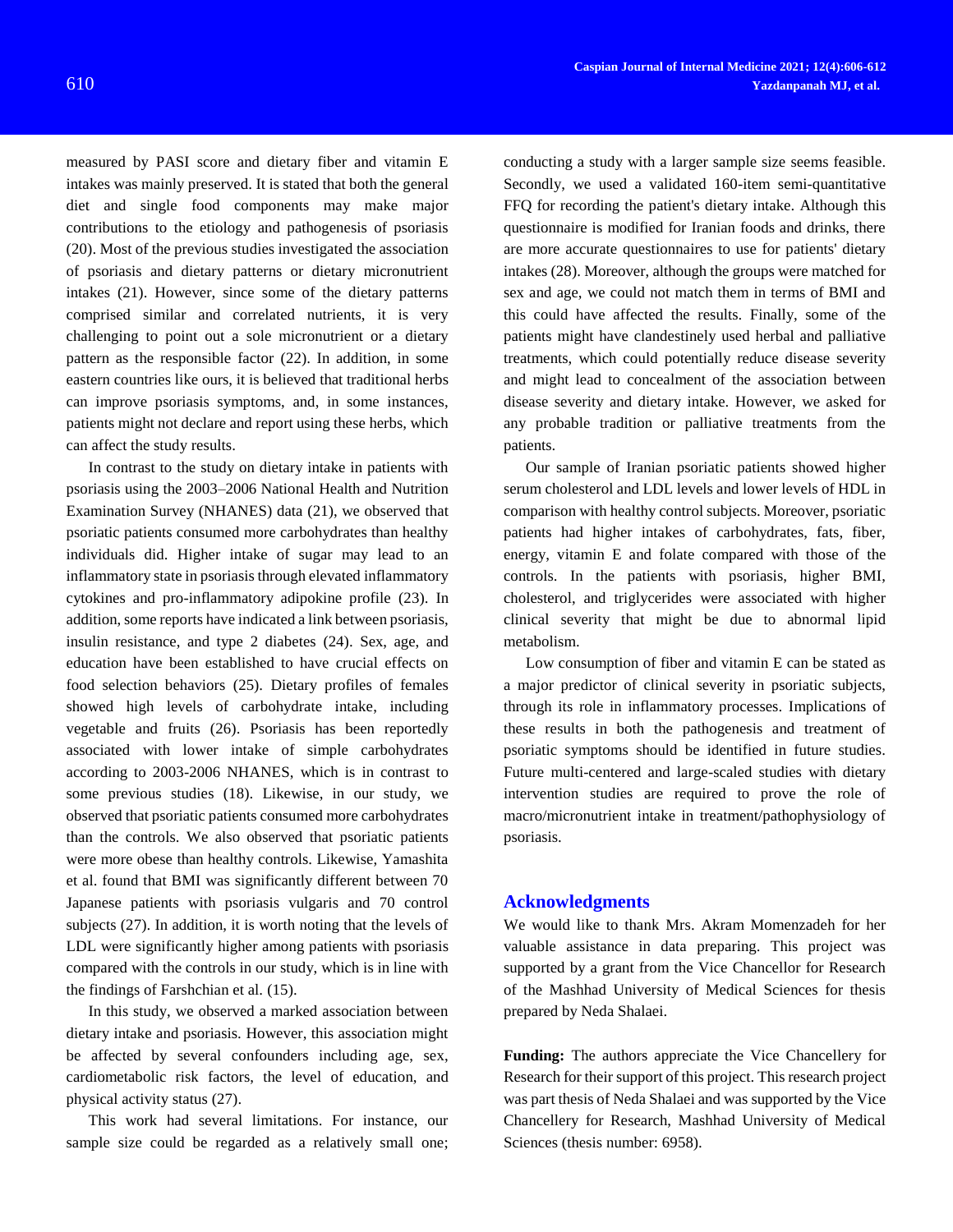**Author's contribution:** All authors have contributed in the concept and design of study or acquisition of data or analysis and interpretation of data, drafting the article or revising it critically for important intellectual content and final approval of the version to be published.

**Conflict of Interests:** There is no conflict of interest.

#### **References**

- <span id="page-5-0"></span>1. Griffiths CE, Barker JN. Pathogenesis and clinical features of psoriasis. Lancet 2007; 370: 263-71.
- <span id="page-5-1"></span>2. Wolters M. Diet and psoriasis: experimental data and clinical evidence. Br J Dermatol 2005; 153: 706-14.
- <span id="page-5-2"></span>3. Lee S, Wu JJ. A review of the epidemiology of cardiovascular comorbidities in psoriasis. Curr Dermatol Rep 2012; 1: 14-22.
- <span id="page-5-3"></span>4. Zeng J, Luo S, Huang Y, Lu Q. Critical role of environmental factors in the pathogenesis of psoriasis. J Dermatol 2017; 44: 863-72.
- <span id="page-5-4"></span>5. Elder JT. Genome-wide association scan yields new insights into the immunopathogenesis of psoriasis. Genes Immun 2009; 10: 201-9.
- <span id="page-5-5"></span>6. Azfar RS, Gelfand JM. Psoriasis and metabolic disease: epidemiology and pathophysiology. Curr Opin Rheumatol 2008; 20: 416-22.
- 7. Olendzki BC, Silverstein TD, Persuitte GM, et al. An antiinflammatory diet as treatment for inflammatory bowel disease: a case series report. Nutr 2014; 13: 5.
- 8. Kim HN, Han K, Song SW, Lee JH. Hypertension and risk of psoriasis incidence: An 11-year nationwide populationbased cohort study. PLoS One 2018; 13: e0202854.
- 9. Poorzand H, Saeedzadeh Birjandi M, Taheri AR, et al. Comparison of echocardiographic abnormalities in psoriasis patients with the control group. J Cardio Thoracic Med 2016; 4: 509-12.
- <span id="page-5-6"></span>10. Pang X, Lin K, Liu W, Zhang P, Zhu S. Characterization of the abnormal lipid profile in Chinese patients with psoriasis. Int J Clin Exp Pathol 2015; 8: 15280-4.
- <span id="page-5-7"></span>11. Reynoso-von Drateln C, Martínez-Abundis E, Balcázar-Muñoz BR, Bustos-Saldaña R, González-Ortiz M. Lipid profile, insulin secretion, and insulin sensitivity in psoriasis. J Am Acad Dermatol 2003; 48: 882-5.
- <span id="page-5-8"></span>12. Seishima M, Seishima M, Mori S, Noma A. Serum lipid and apolipoprotein levels in patients with psoriasis. Br J Dermatol 1994; 130: 738-42.
- <span id="page-5-9"></span>13. Galland L. Diet and inflammation. Nutr Clin Pract 2010;

25: 634-40.

- <span id="page-5-10"></span>14. Saraceno R, Ruzzetti M, De Martino MU, et al. Does metabolic syndrome influence psoriasis? Eur Rev Med Pharmacol Sci 2008; 12: 339-41.
- <span id="page-5-11"></span>15. Farshchian M, Ansar A, Sobhan M. Associations between cardiovascular risk factors and psoriasis in Iran. Clin Cosmet Investig Dermatol 2015; 8: 437-42.
- <span id="page-5-12"></span>16. Esfahani FH, Asghari G, Mirmiran P, Azizi F. Reproducibility and relative validity of food group intake in a food frequency questionnaire developed for the Tehran Lipid and Glucose Study. J Epidemiol 2010; 20: 150-8.
- <span id="page-5-13"></span>17. Millsop JW, Bhatia BK, Debbaneh M, Koo J, Liao W. Diet and psoriasis, part III: role of nutritional supplements. J Am Acad Dermatol 2014; 71: 561-9.
- <span id="page-5-14"></span>18. Barrea L, Macchia PE, Tarantino G, et al. Nutrition: a key environmental dietary factor in clinical severity and cardio-metabolic risk in psoriatic male patients evaluated by 7-day food-frequency questionnaire. J Transl Med 2015; 13: 303.
- <span id="page-5-15"></span>19. Abedini R, Salehi M, Lajevardi V, Beygi S. Patients with psoriasis are at a higher risk of developing nonalcoholic fatty liver disease. Clin Exp Dermatol 2015; 40: 722-7.
- <span id="page-5-16"></span>20. Wolters M. The significance of diet and associated factors in psoriasis. Hautarzt 2006; 57: 999-1004.
- <span id="page-5-17"></span>21.Johnson JA, Ma C, Kanada KN, Armstrong AW. Diet and nutrition in psoriasis: analysis of the National Health and Nutrition Examination Survey (NHANES) in the United States. J Eur Acad Dermatol Venereol 2014; 28: 327-32.
- <span id="page-5-18"></span>22. Hu FB. Dietary pattern analysis: a new direction in nutritional epidemiology. Curr Opin Lipidol 2002; 13: 3- 9.
- <span id="page-5-19"></span>23. Koebnick C, Black MH, Wu J, et al. A diet high in sugarsweetened beverage and low in fruits and vegetables is associated with adiposity and a pro-inflammatory adipokine profile. Br J Dermatol 2018; 120: 1230-9.
- <span id="page-5-20"></span>24. Haroon M, Gallagher P, Heffernan E, FitzGerald O. High prevalence of metabolic syndrome and of insulin resistance in psoriatic arthritis is associated with the severity of underlying disease. J Rheumatol 2014; 41: 1357-65.
- <span id="page-5-21"></span>25. Ares G, Gámbaro A. Influence of gender, age and motives underlying food choice on perceived healthiness and willingness to try functional foods. Appetite 2007; 49: 148-58.
- <span id="page-5-22"></span>26. Westenhoefer J. Age and gender dependent profile of food